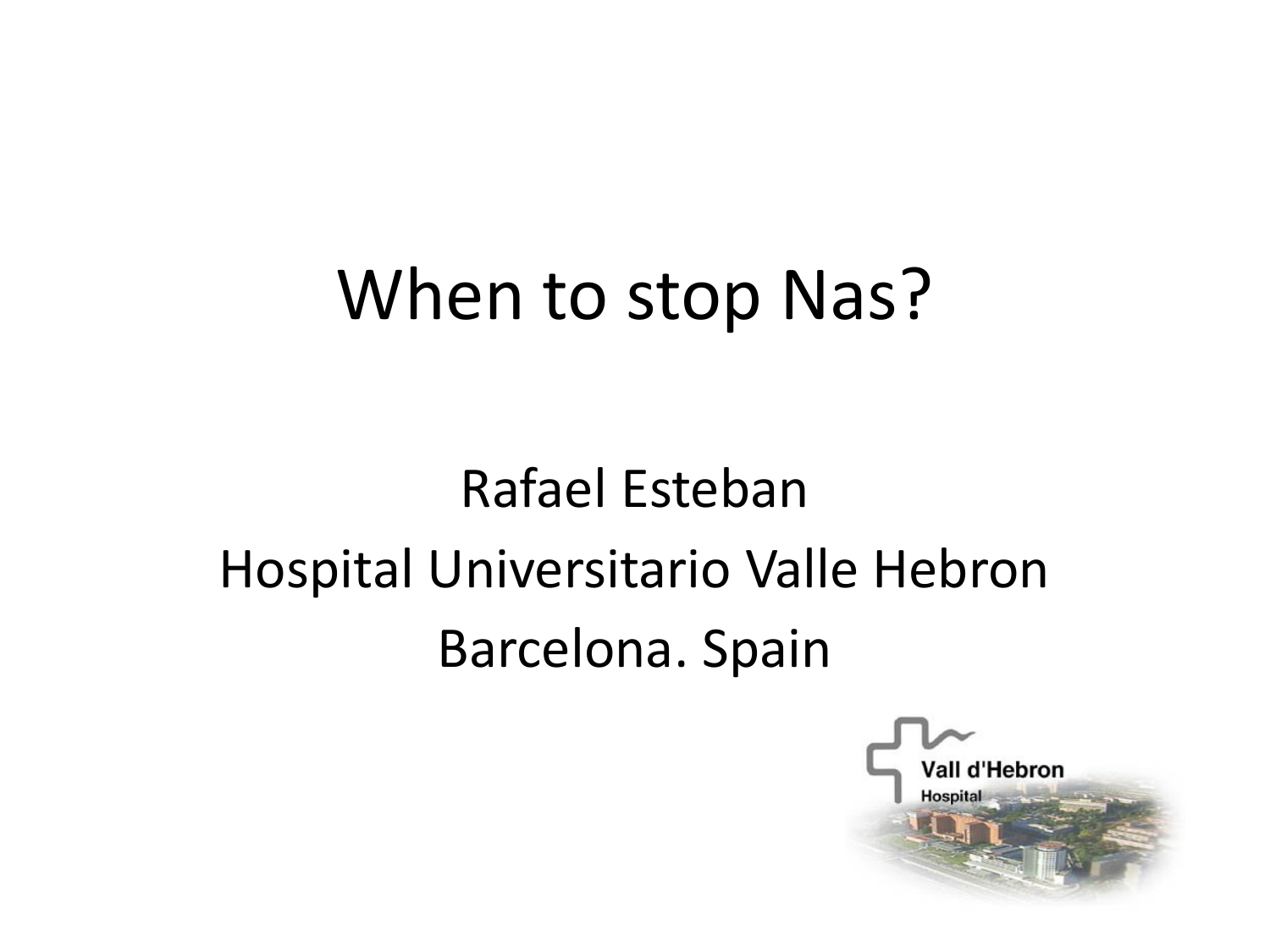# **Disclosures**

• Advisory board of, and/or, received speaker fee from BMS, Gilead, GSK, MSD, and Novartis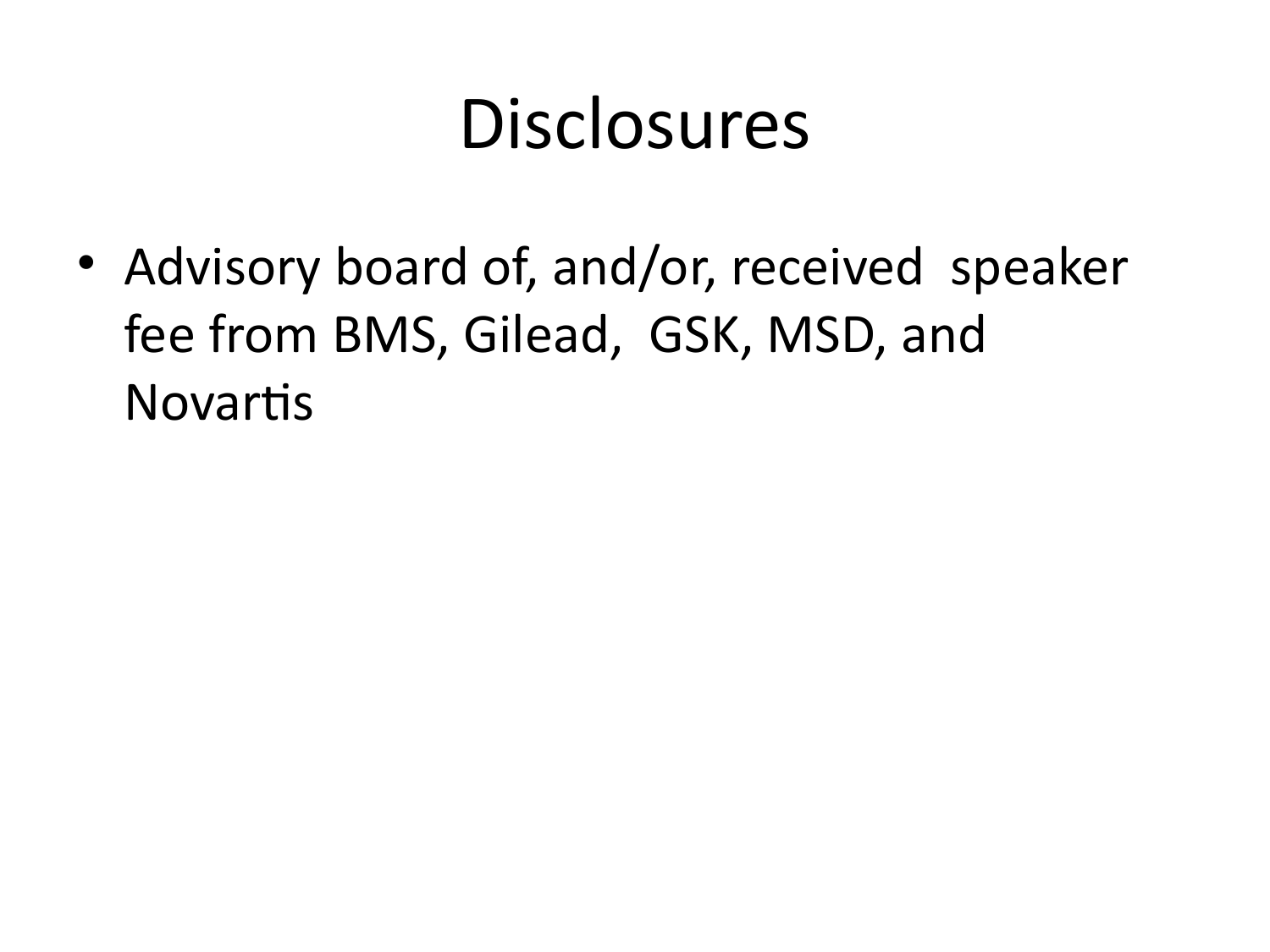## HBsAg clearance is uncommon in the natural history of Chronic Hepatitis B

- Spontaneus HBsAg clearance
	- 0.12-2.38% x year (Asian countries)
	- 0.54-1.98% x year (Western countries)

Chu C-M, et al. Antivir Ther 2010;15: 133–43

• Cumulative HBsAg clearance



Moucari R, et al. Gastroenterologie Clin Biol 2010; 34(Suppl. 2): S119–25.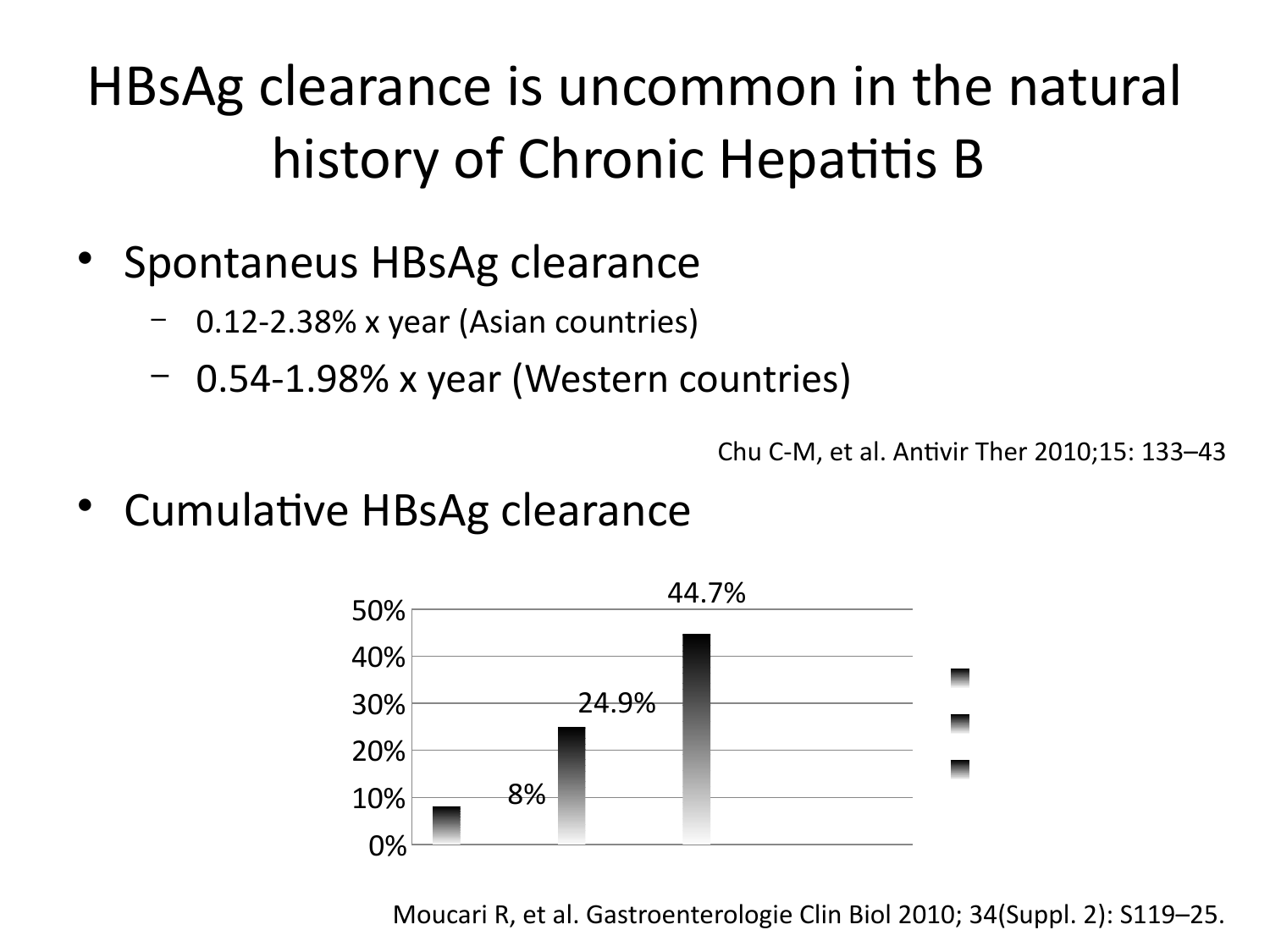# Factors associated with HBsAg clearance

- Older age
- Normal ALT
- Cirrhosis
- HBeAg negative
- Undetectable HBV-DNA
- Genotypes A and B

Chu C-M, et al. Antivir Ther 2010;15: 133–43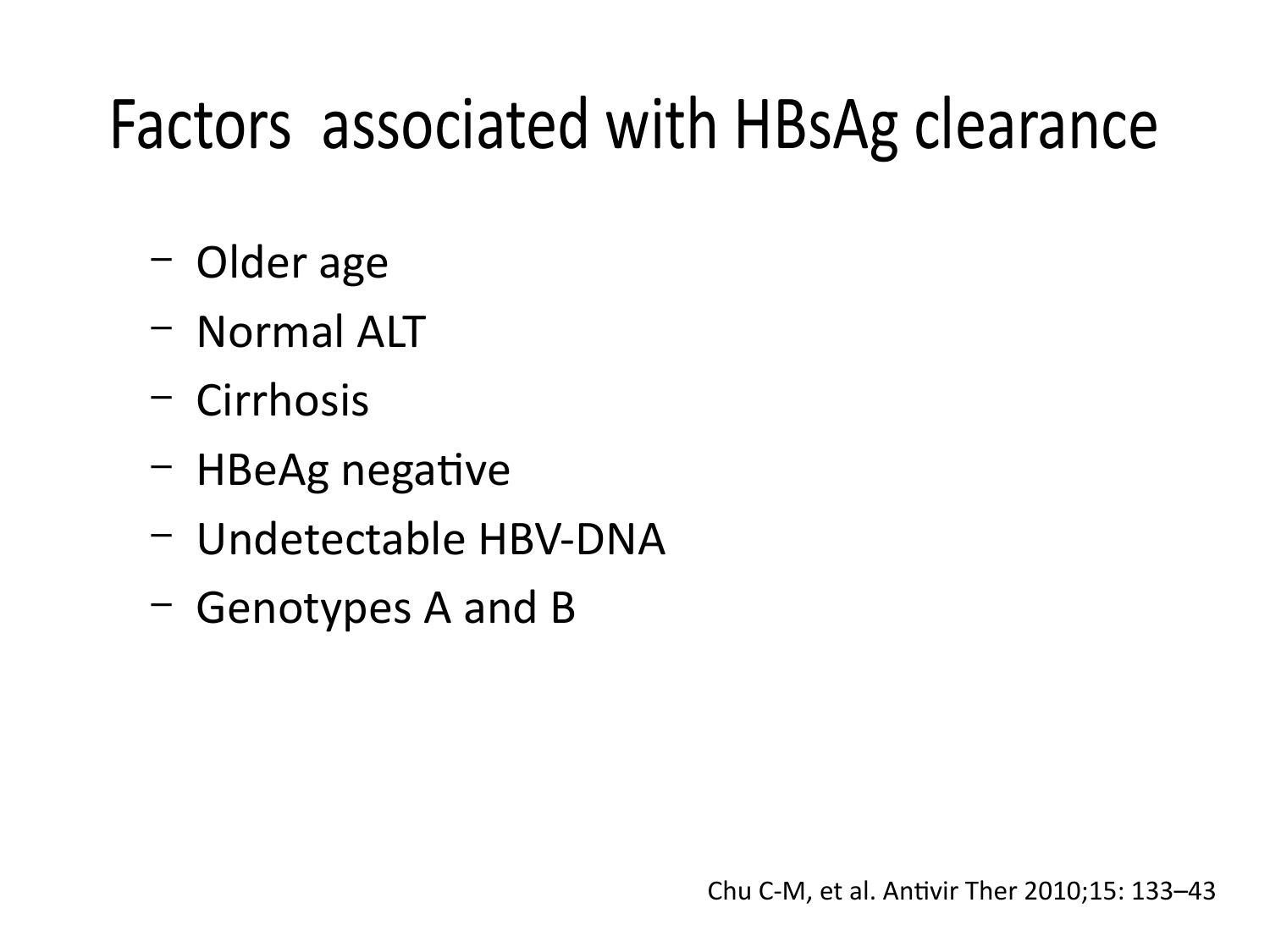### **HBV Replication: Recycling or Release**

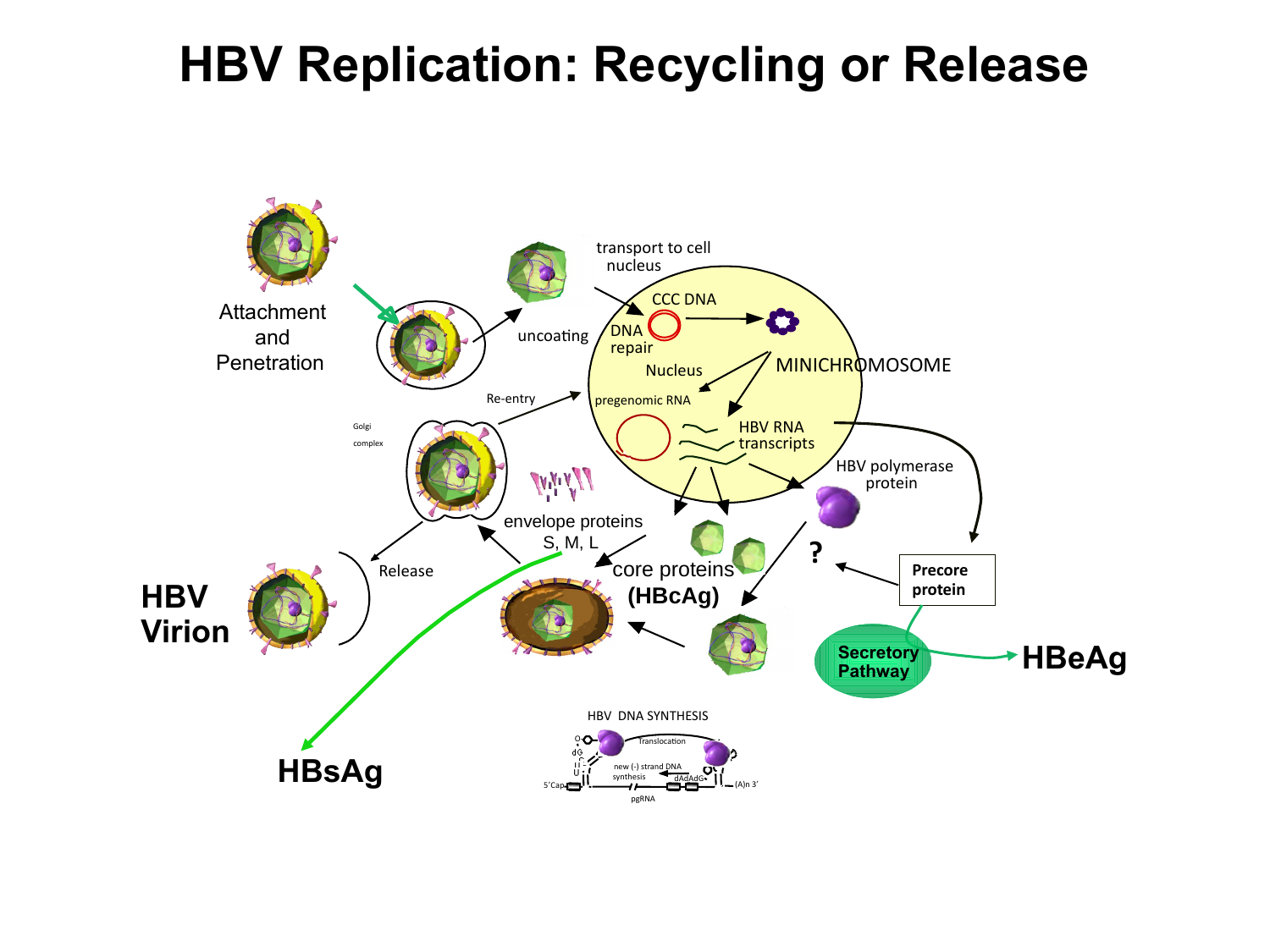### **How is ccc DNA cleared?**



uninfected hepatocyte

*A Lok 2005*

- ٠ hepatocyte
- **Dilution of ccc DNA content** ٠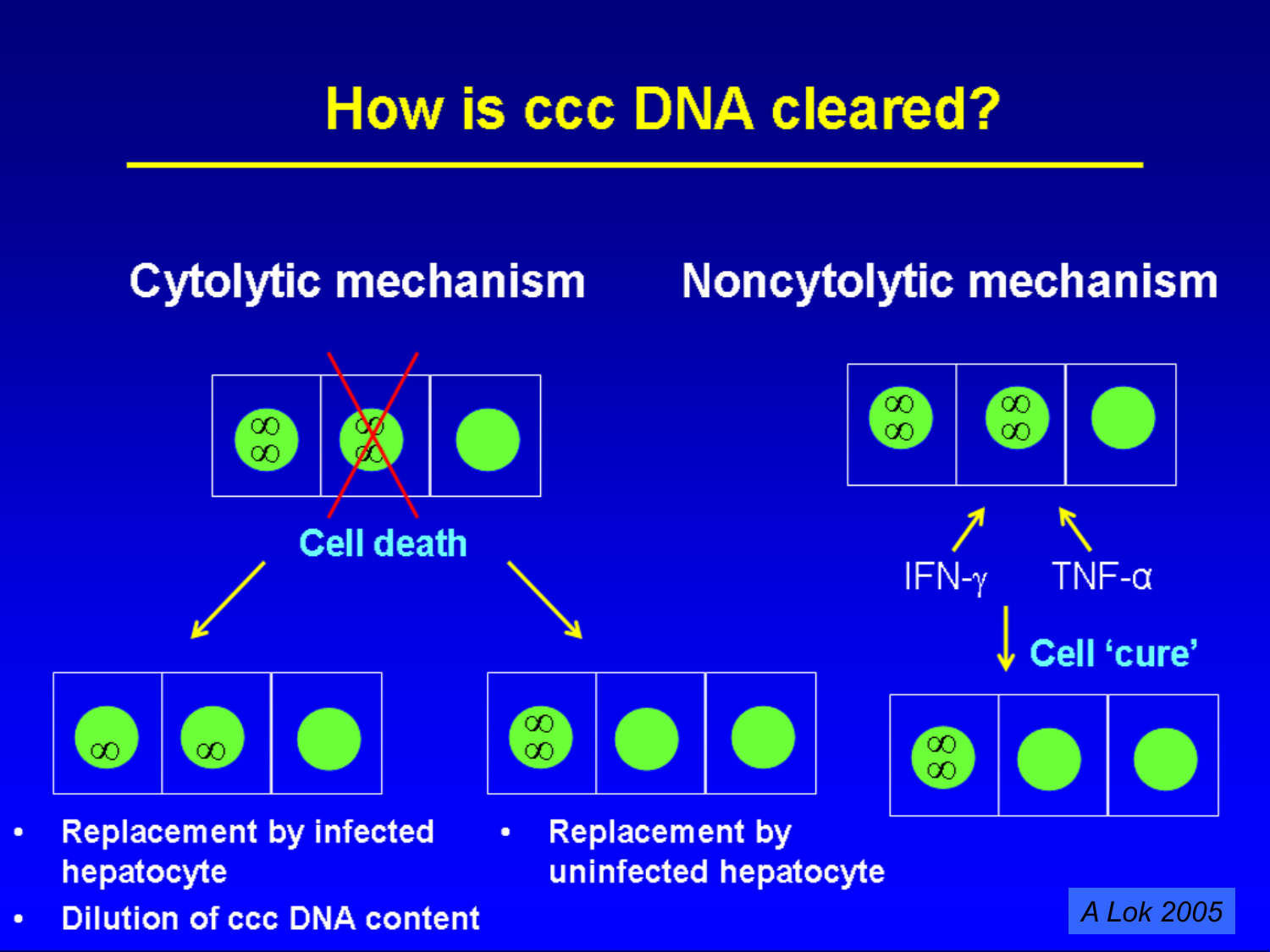## International Guidelines Indications for stopping NA

|                       | EASL1             | <b>APASL2</b>     | AASLD3            |  |
|-----------------------|-------------------|-------------------|-------------------|--|
| <b>HBeAg positive</b> | Anti-HBe positive | Anti-HBe positive | Anti-HBe positive |  |
|                       | and undetectable  | and undetectable  | and undetectable  |  |
|                       | DNA for 12 months | DNA for 12 months | DNA for 6 months  |  |

1. EASL clinical practice guidelines. *J Hepatol*. 2012 Jul;57(1):167-85; 2. Liaw Y-F, et al. Hepatol Int 2012; 6: 531– 61; 3. Lok ASF, et al. Hepatology 2009; 50: 661–2.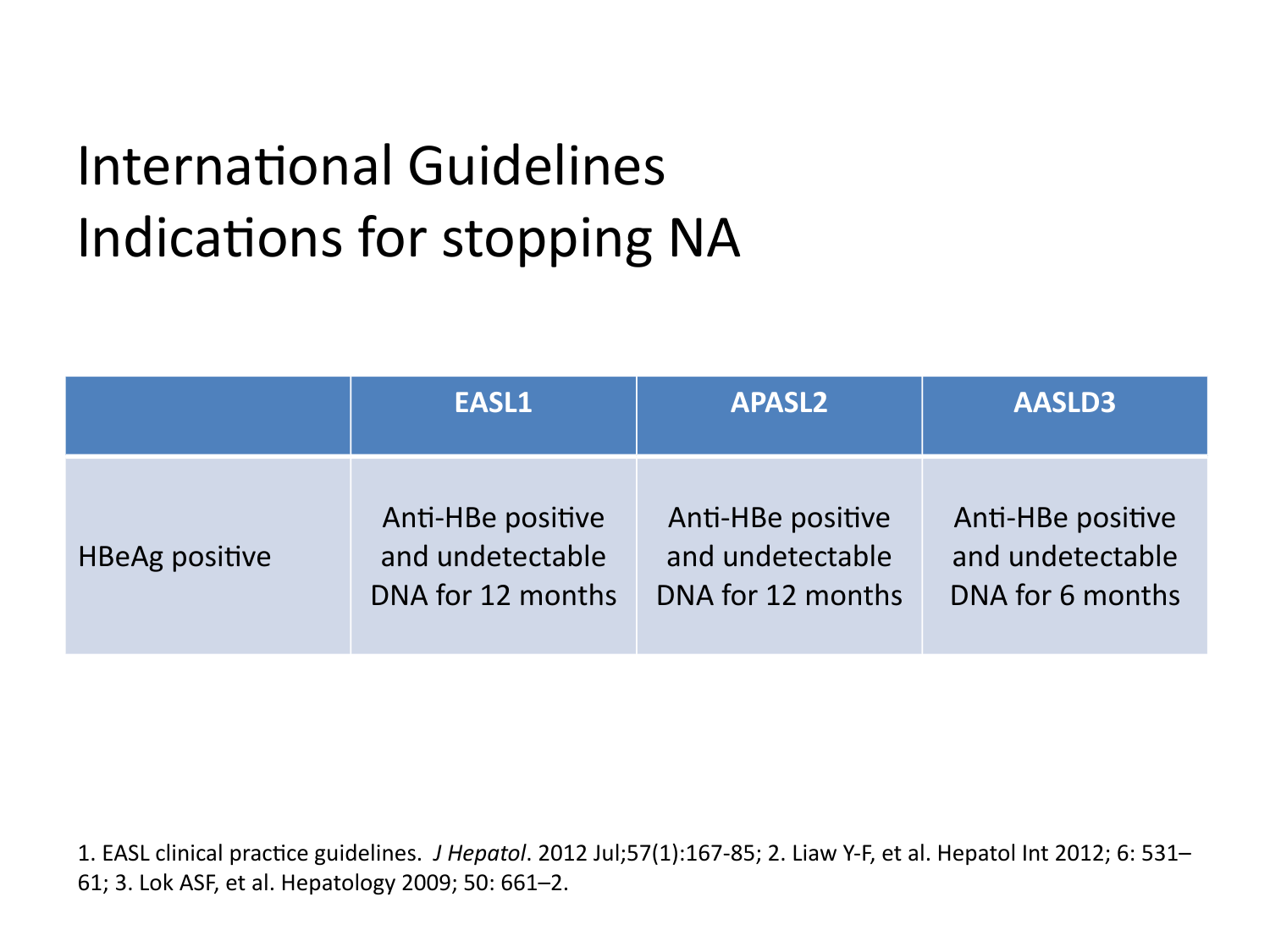#### Serological and virological efficacy of NA therapy. Results for HBeAg positive patients at 12 months of therapy

|                           | <b>LAM</b> | <b>ADV</b> | <b>LdT</b> | <b>TDV</b> | <b>ETV</b> |
|---------------------------|------------|------------|------------|------------|------------|
| AntiHBe<br>seroconversion | 16-18%     | 12-18%     | 22%        | 21%        | 21%        |
| DNA < $60$ IU/mL          | 36-44%     | 13-21%     | 60%        | 76%        | 67%        |
| <b>HBsAg loss</b>         | $0-1%$     | 0%         | 0.5%       | 3.2%       | 2%         |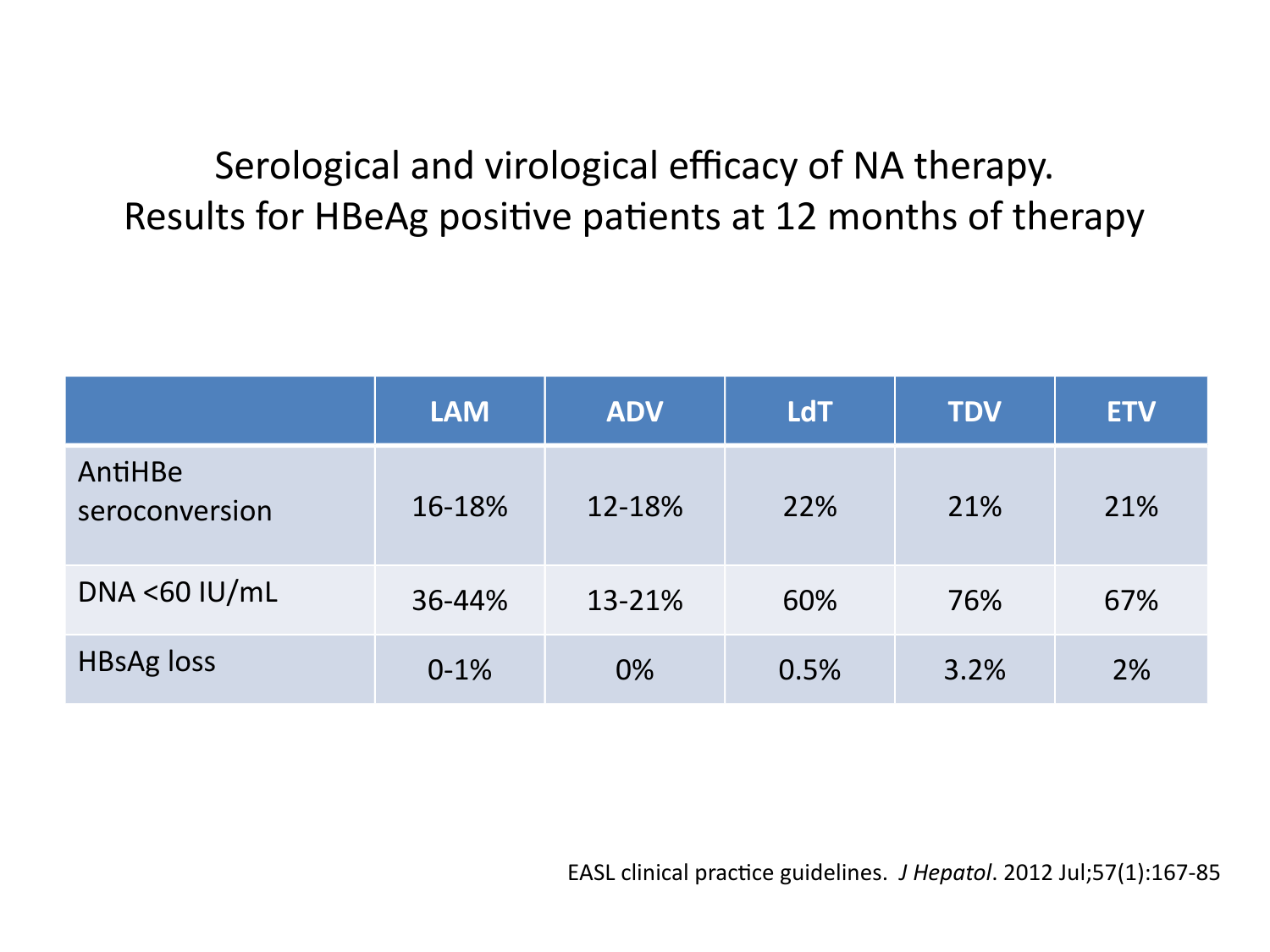HBsAg loss with NAs at 1, 2 and 5 years of treatment in HBeAg positive patients in the registration studies

| <b>Antiviral</b><br>treatment | 1 year | 2 years | 5 years |
|-------------------------------|--------|---------|---------|
| Lamivudine                    | $0-1%$ |         |         |
| Adefovir                      | 0%     |         |         |
| Telbivudine                   | 0.5%   |         |         |
| Tenofovir                     | 3%     | 8%      | 10%     |
| Entecavir                     | 2%     | 5%      |         |

EASL clinical practice guidelines. *J Hepatol*. 2012 Jul;57(1):167-85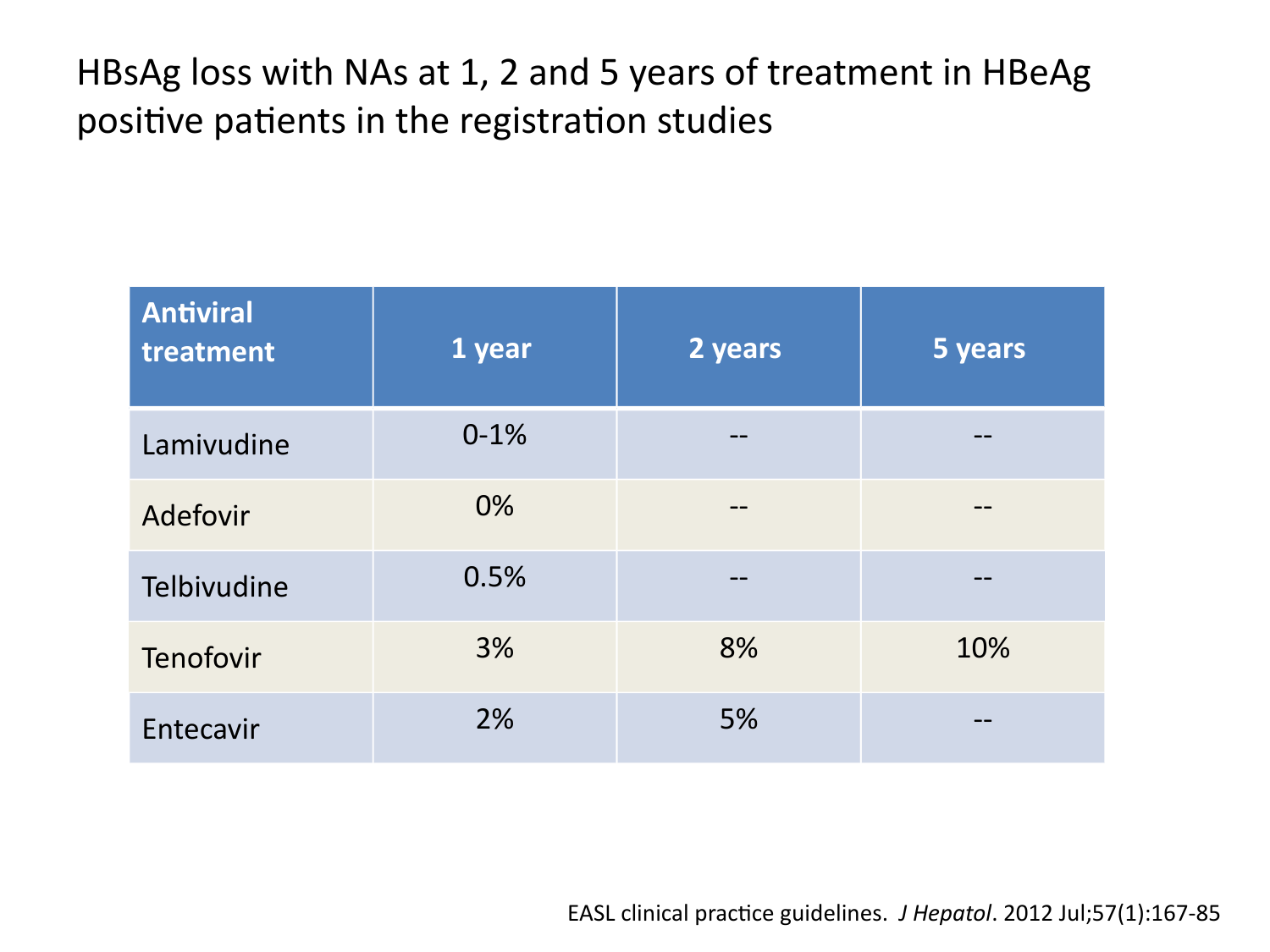### Virological Relapse and HBeAg reversion after HBeAg seroconversion in HbeAg +ve patients treated with NA

| <b>Study</b>      | <b>Drug</b> | N   | <b>Virological relapse</b> | <b>HBeAg reversion</b> | <b>ALT flares</b>            |
|-------------------|-------------|-----|----------------------------|------------------------|------------------------------|
| <b>Song 2000</b>  | LMV         | 98  | 49% in 2 years             | 13%                    | 15%                          |
| <b>Chien 2003</b> | LMV         | 82  | 48% in 1 year              | 28%                    | 43%                          |
| Dienstag 2003     | LMV         | 39  | 28% in 3 years             | 28%                    | 37%                          |
| <b>Ryu 2003</b>   | LMV         | 85  | 31% in 2 years             | 13%                    | 94% of those<br>with relapse |
| <b>Fung 2009</b>  | LMV         | 22  | 100% in 5 years            | 9%                     | 44%                          |
| Lee 2010          | LMV         | 178 | 30% in 5 years             | 17%                    | ۰                            |
| Wu 2008           | <b>ADV</b>  | 45  | 45% in 3 years             | 9%                     | -                            |

Song et al. Hepatology 2000, Chien et al. Hepatology 2003, Dienstag et al. Hepatology 2003, Ryu et al. J Hepatol 2003, Fung et al. Am J Gastroenterol 2009, Lee et al. Hepatology 2010, Wu et al. Clin Infect Dis 2008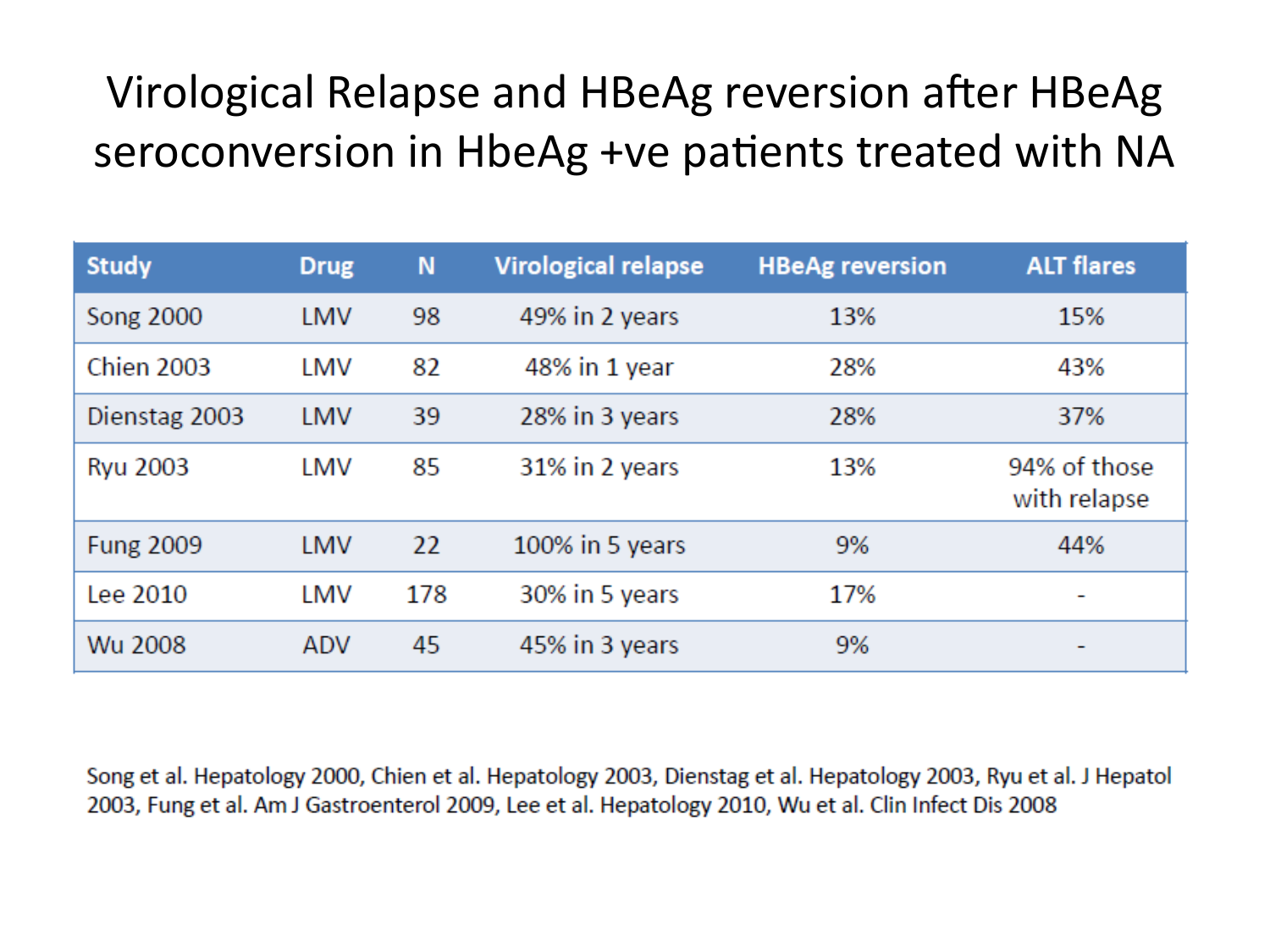#### NA Only Induce Temporary HBeAg Seroconversion in Most Patients With Chronic Hepatitis B

Serological Recurrence Virological Recurrence



Reijnders et al. Gastroenterology 2010.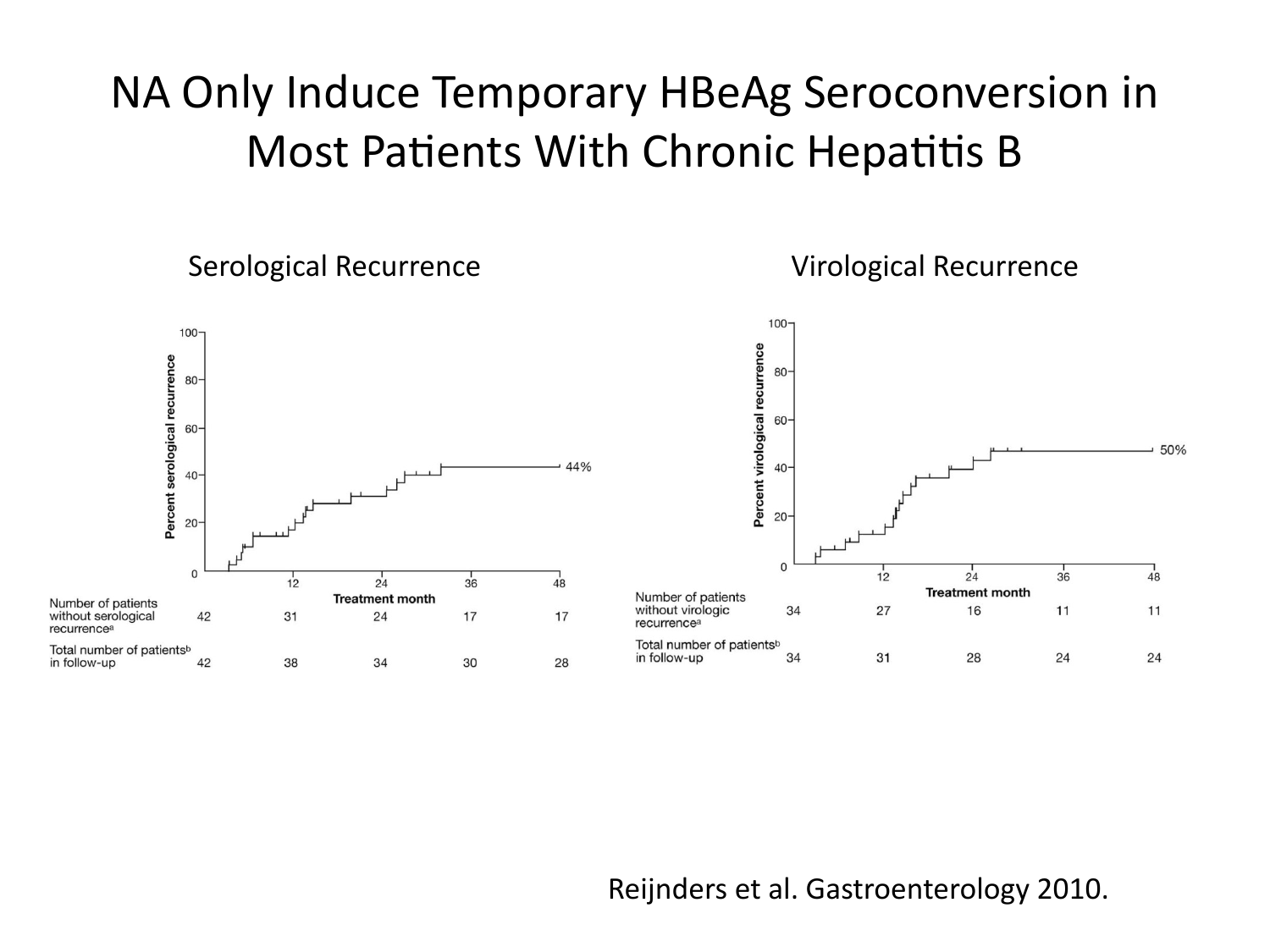### Serologic and/or virologic recurrence after NA-induced HBeAg seroconversion and their causes



Reijnders, et al. Gastroenterology 2010.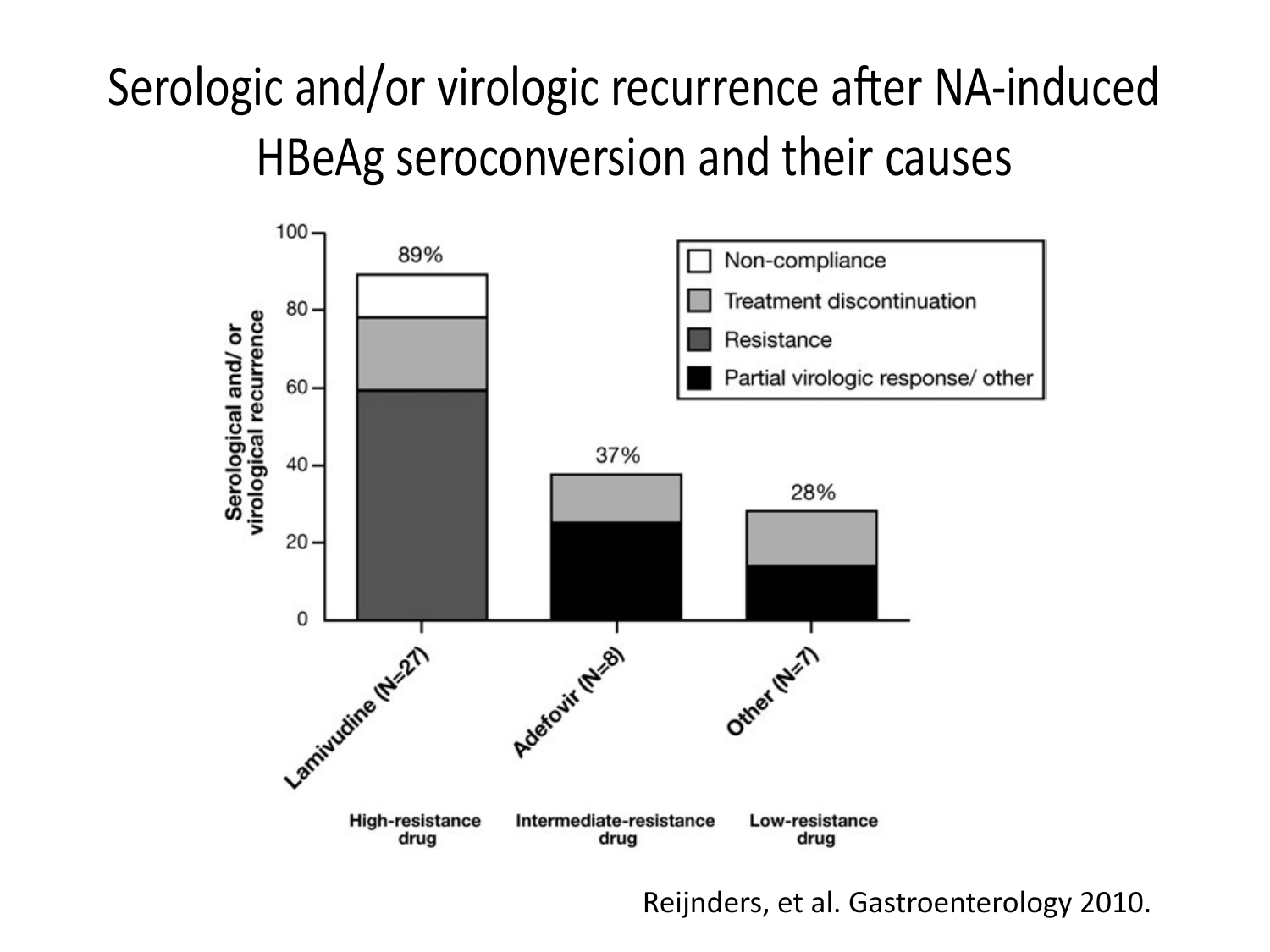### **Role of Age at seroconversion and the risk of HBV reactivation**



Tseng et al. JID 2012:206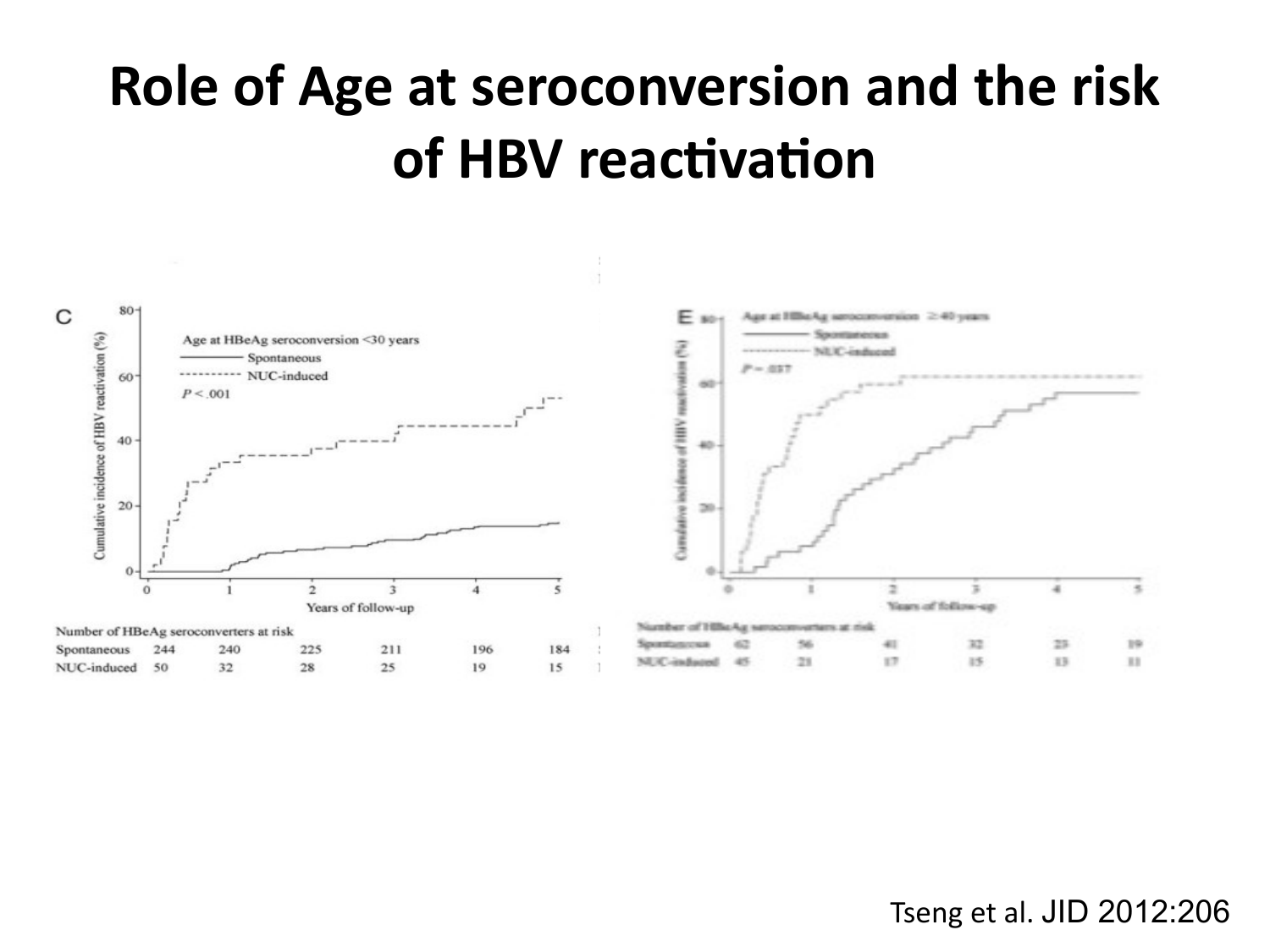#### Spontaneous and NA-induced HBeAg seroconversion by cumulative incidence of HBV reactivation categorized by diferent ages at HBeAg seroconversion







Tseng et al. JID 2012:206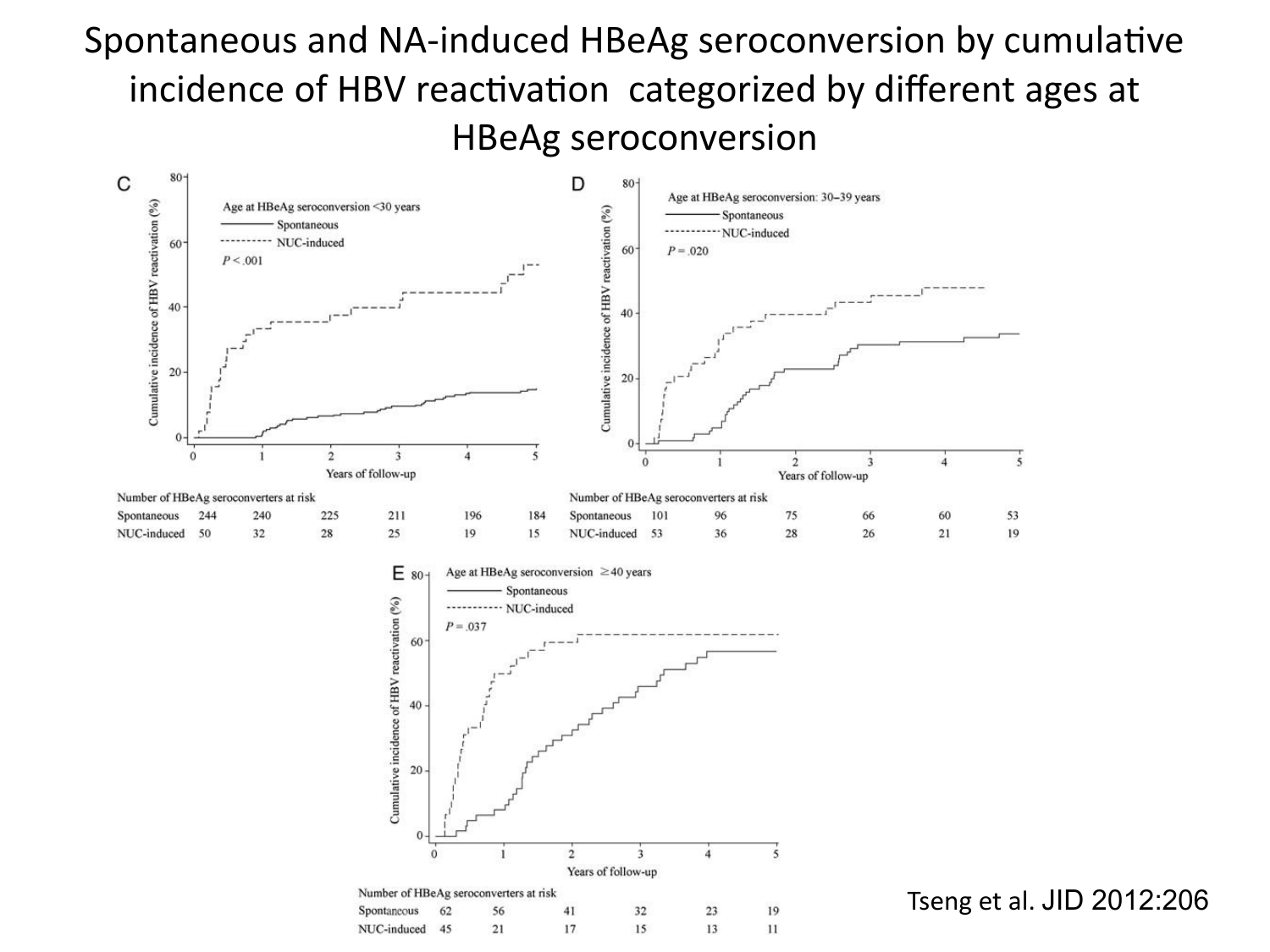## International Guidelines Indications for stopping NA

|                | EASL1                               | <b>APASL2</b>                                                                 | <b>AASLD3</b>                       |
|----------------|-------------------------------------|-------------------------------------------------------------------------------|-------------------------------------|
| HBeAg-negative | Not recommended<br>until HBsAg loss | Minimum 2 years<br>with undetectable<br>DNA in 3 occasions,<br>6 months apart | Not recommended<br>until HBsAg loss |

1. EASL clinical practice guidelines. *J Hepatol*. 2012 Jul;57(1):167-85; 2. Liaw Y-F, et al. Hepatol Int 2012; 6: 531– 61; 3. Lok ASF, et al. Hepatology 2009; 50: 661–2.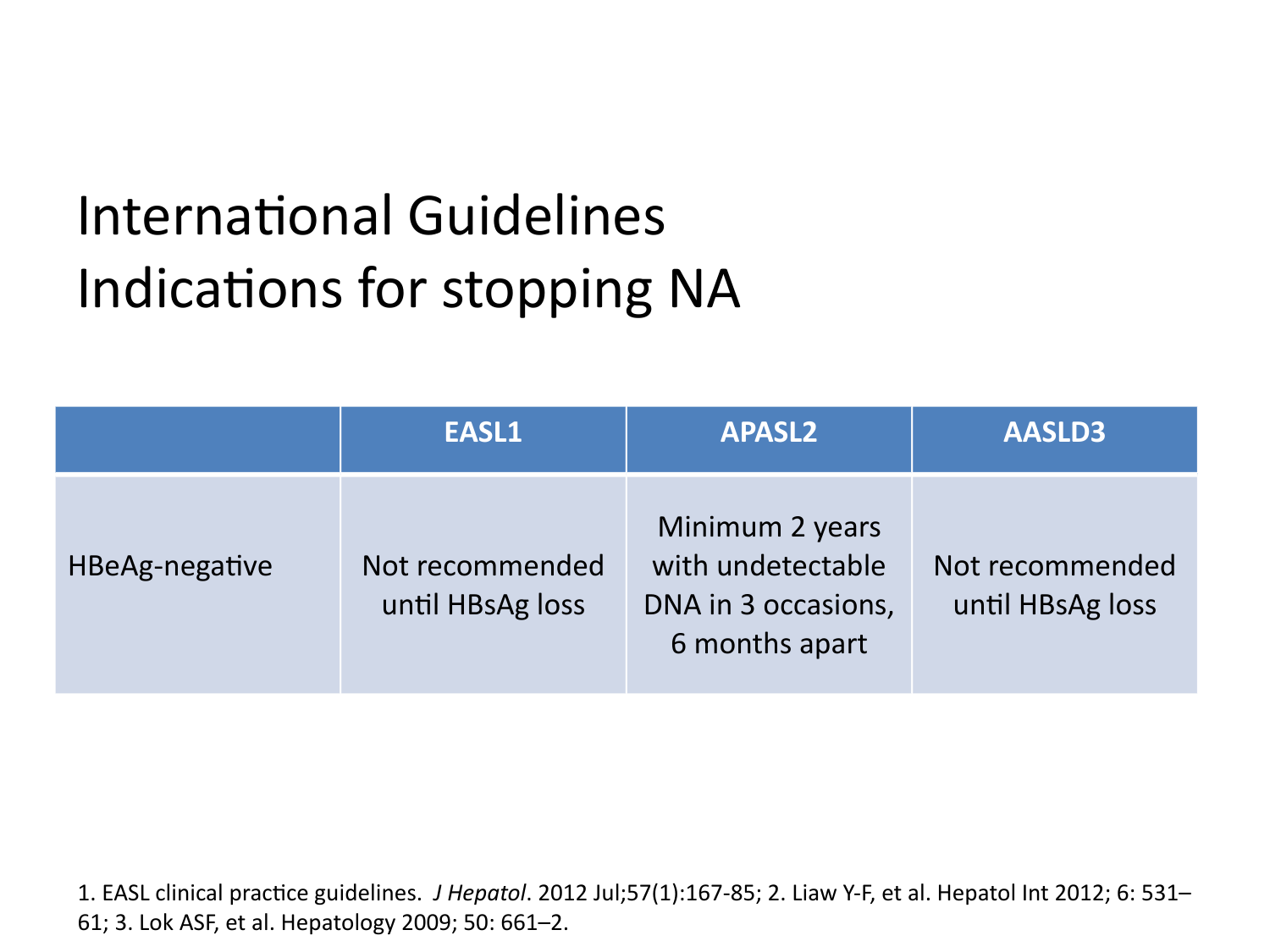#### Serological and virological efficacy of NA therapy. Results for HBeAg negative at 12 months of therapy

|                   | <b>LAM</b> | <b>ADV</b> | <b>LdT</b> | <b>TDV</b> | <b>ETV</b> |
|-------------------|------------|------------|------------|------------|------------|
| DNA <60 $IU/mL$   | 72-73%     | 51-63%     | 88%        | 93%        | 90%        |
| <b>HBsAg loss</b> | 0%         | 0%         | 0%         | 0%         | 0%         |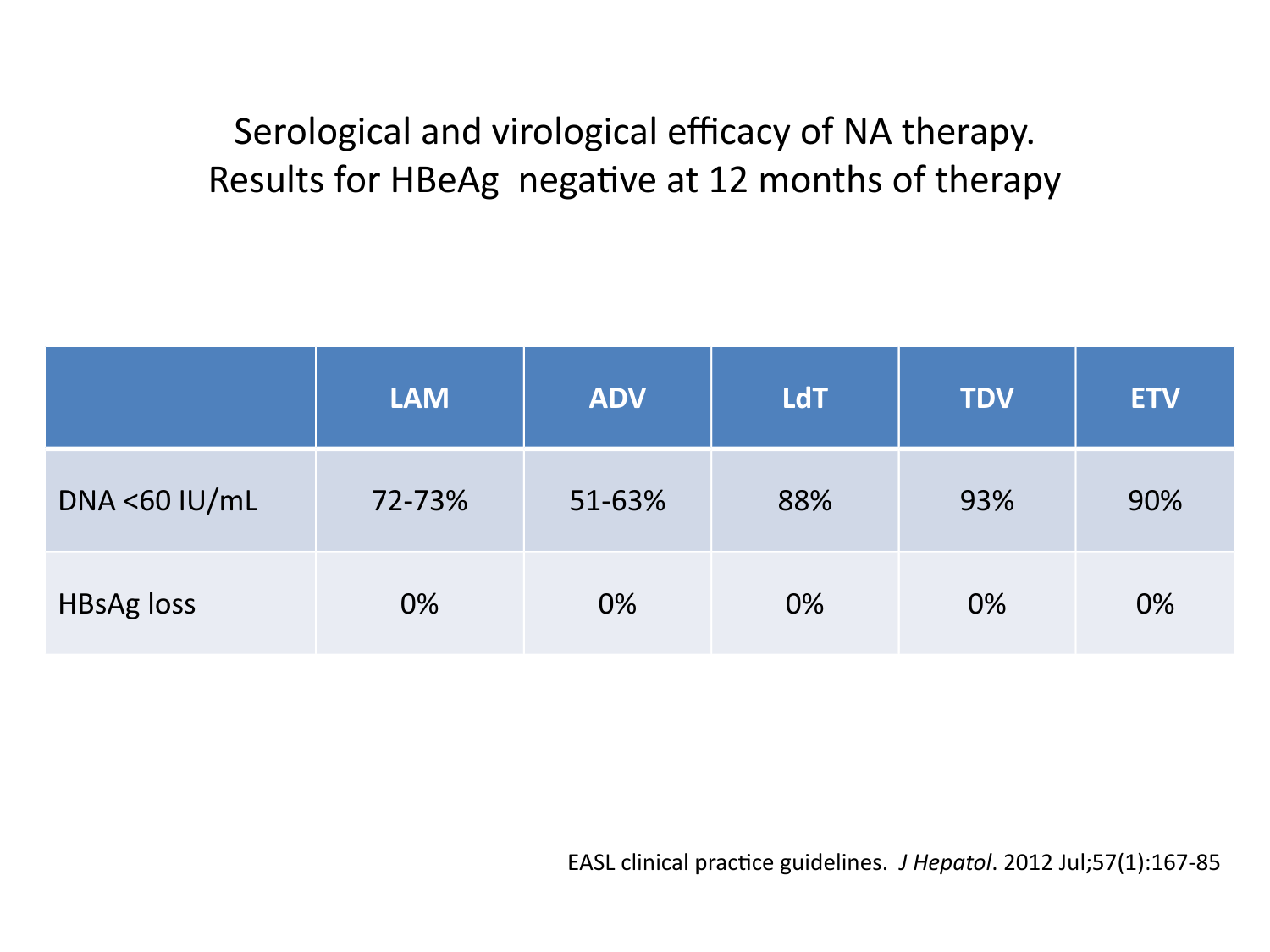HBsAg loss with NAs at 1, 2 and 5 years of treatment in HBeAg negative patients.

| <b>Antiviral</b><br>treatment | 1 year | 2 years | 5 years |
|-------------------------------|--------|---------|---------|
| Lamivudine                    | 0%     |         |         |
| Adefovir                      | 0%     |         |         |
| Telbivudine                   | 0%     |         |         |
| Tenofovir                     | 0%     | 0%      | 0%      |
| Entecavir                     | 0%     | 0%      |         |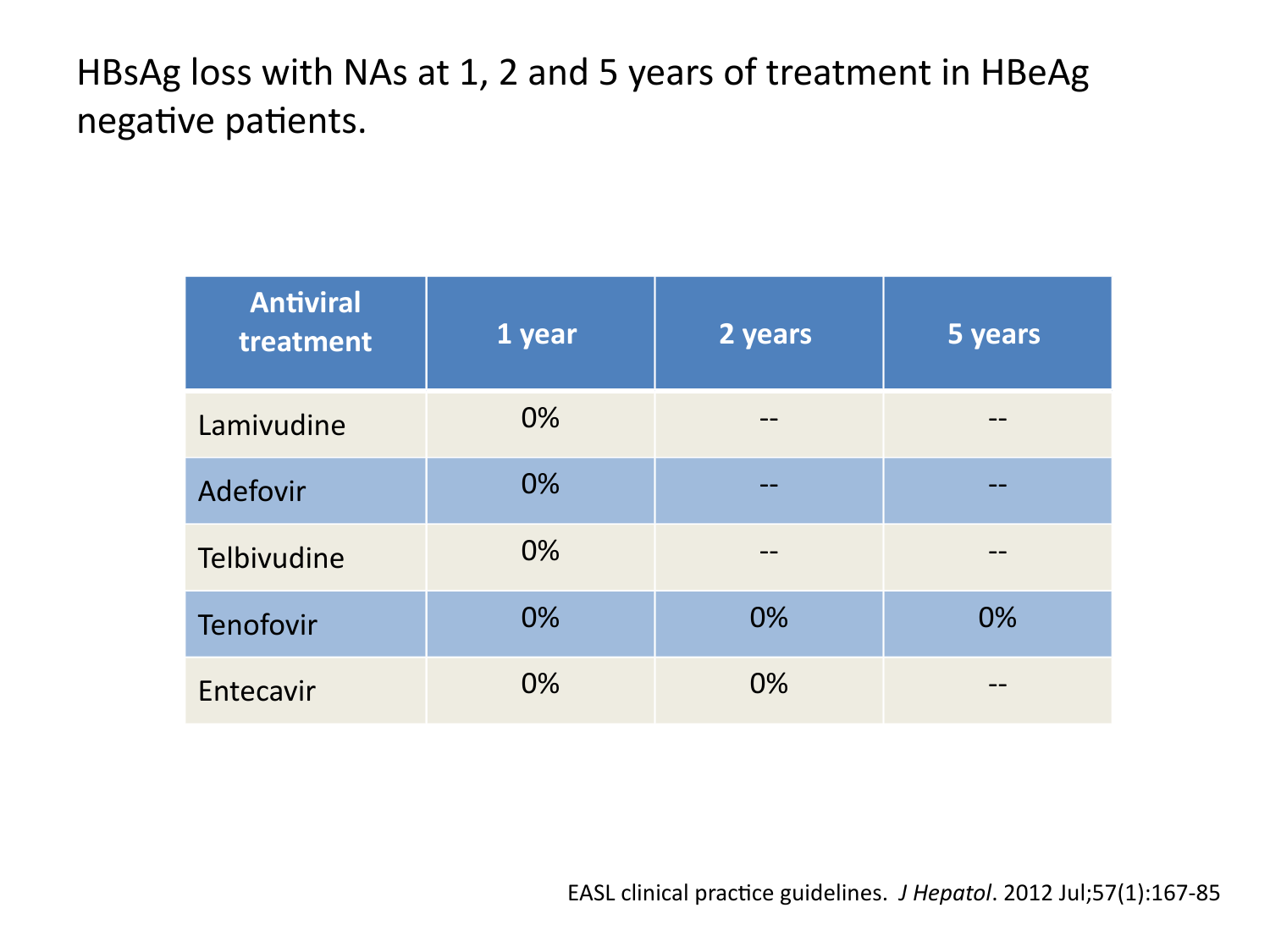### The number of relapsers or lost HBsAg among patients who discontinued NA. Athens Experience

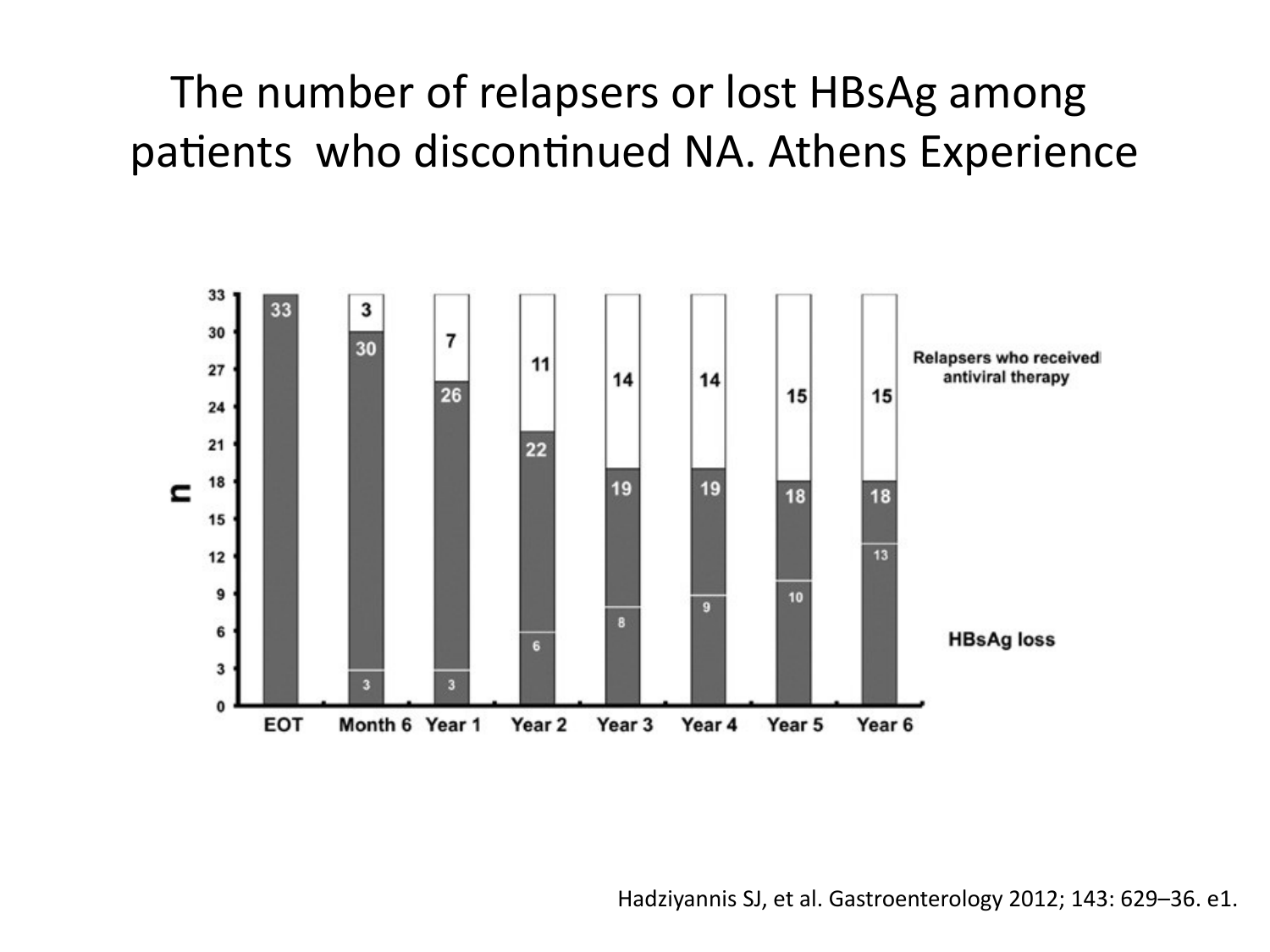

The course of HBV DNA during the first 12 months off treatment in patients with biochemical relapse who remained without antiviral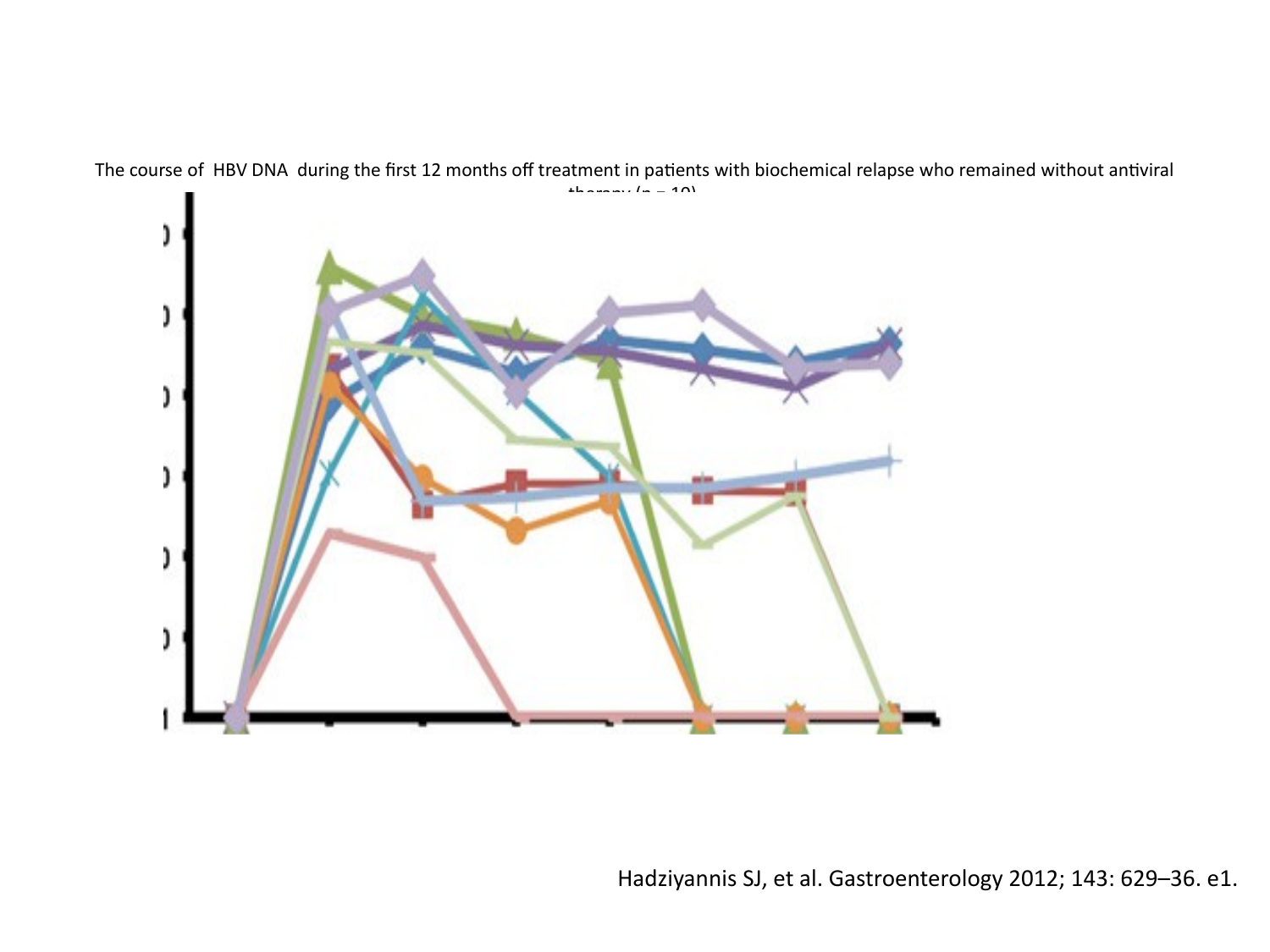The course of HBV DNA during the first 12 months off treatment in the 8 patients who did not receive antiviral therapy and did not show biochemical relapse

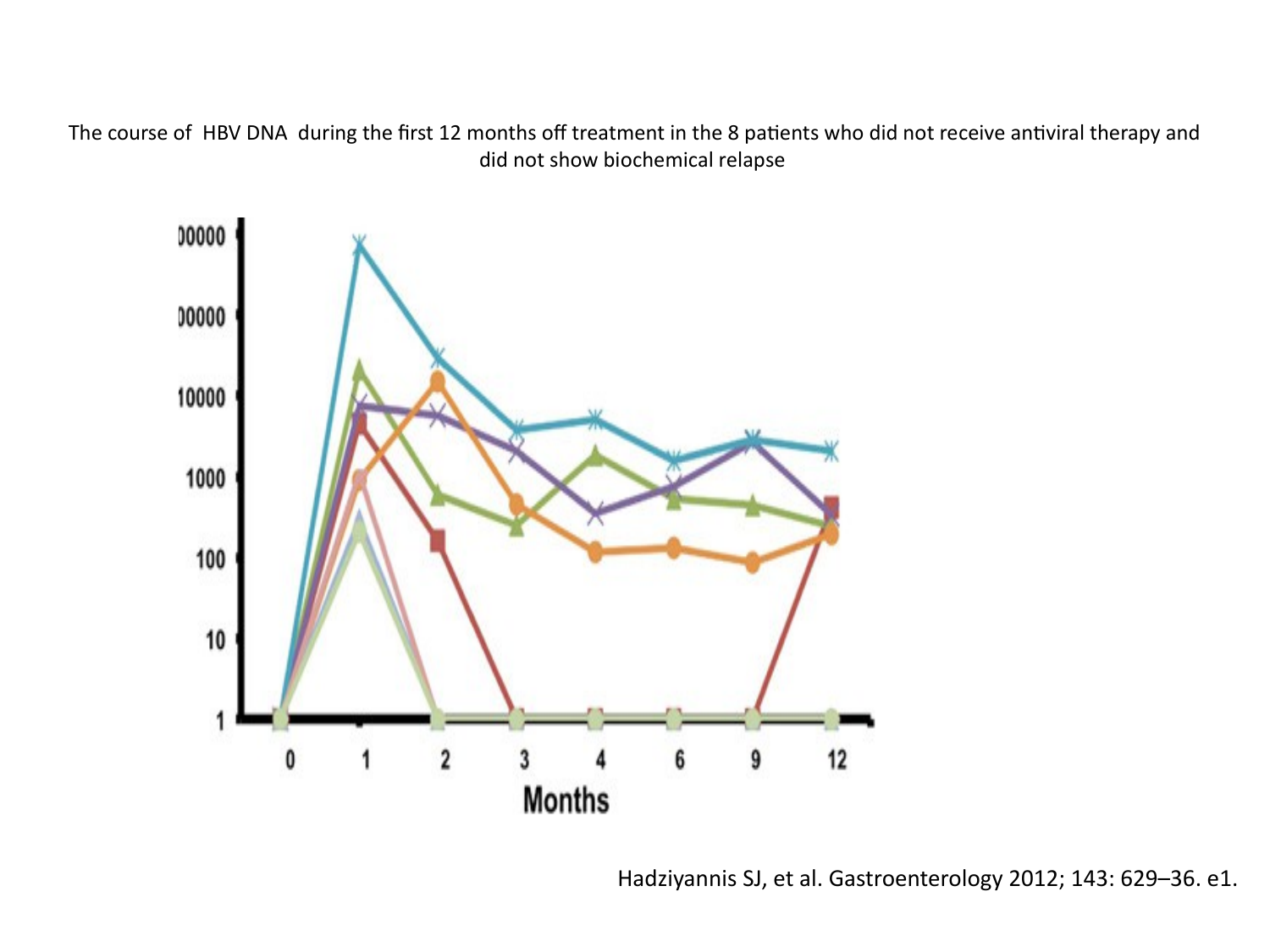End Of Treatment HBsAg levels in patients with SR and HBsAg loss vs patients with virological and biochemical relapse or patients with SR without HBsAg loss*.* 

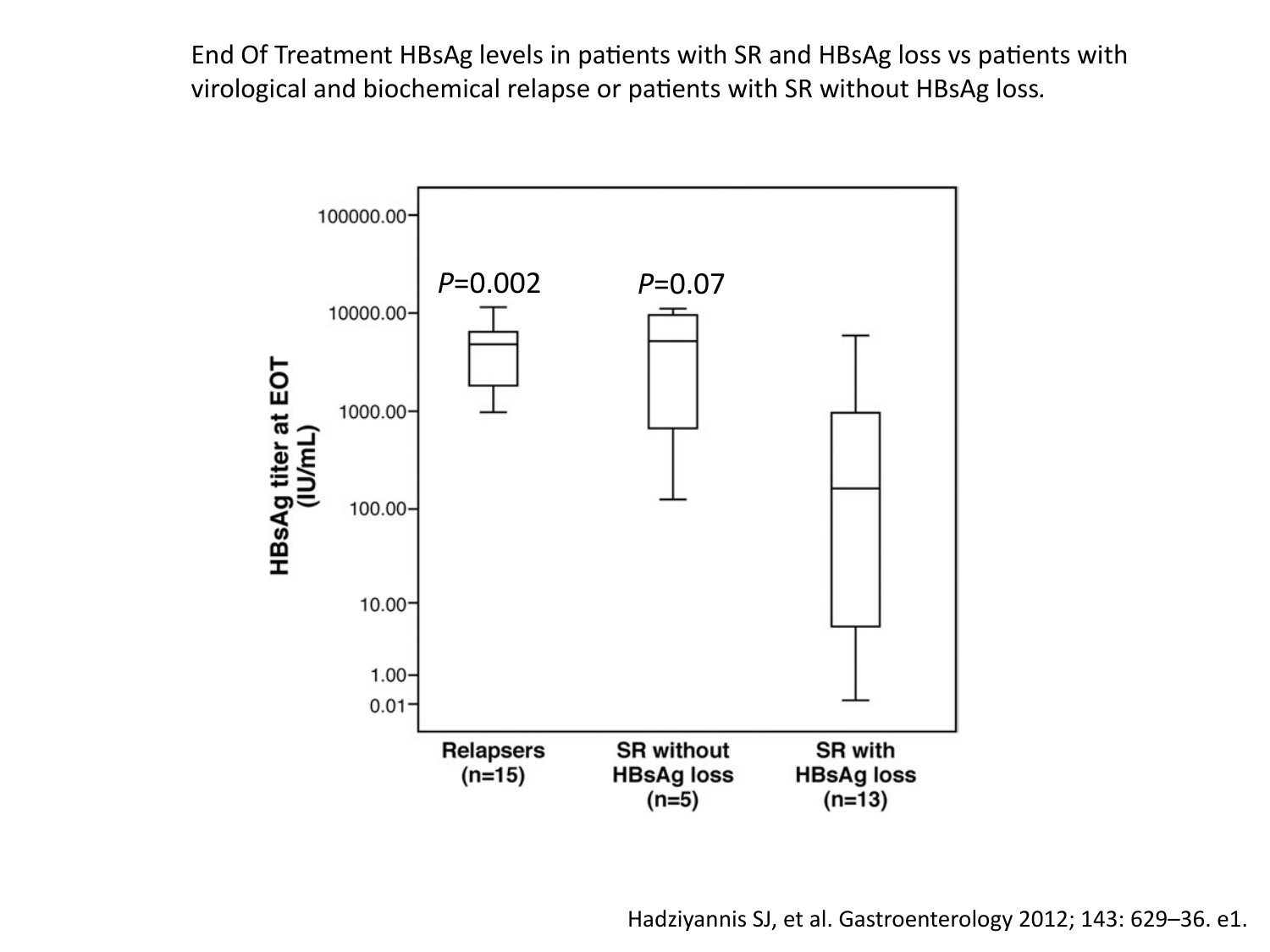Stopping long-term NA therapy before HBsAg loss in HBeAg negative CHB patients: follow-up of long term responders

- 32 HBeAg negative patients who stopped NA treatment. Follow-up 24 months.
- 9 patients without relapse:
	- EOT qHBsAg <1000 IU/ml: 100%
	- 6 patients lose HBsAg (3 antiHBs seroconversion)
	- Progressive reduction qHBsAg during follow up.
- qHBsAg <1000 IU/ml could be used as a stopping rule in HBeAg negative CHB patients with no advanced fibrosis who remains with undetectable DNA.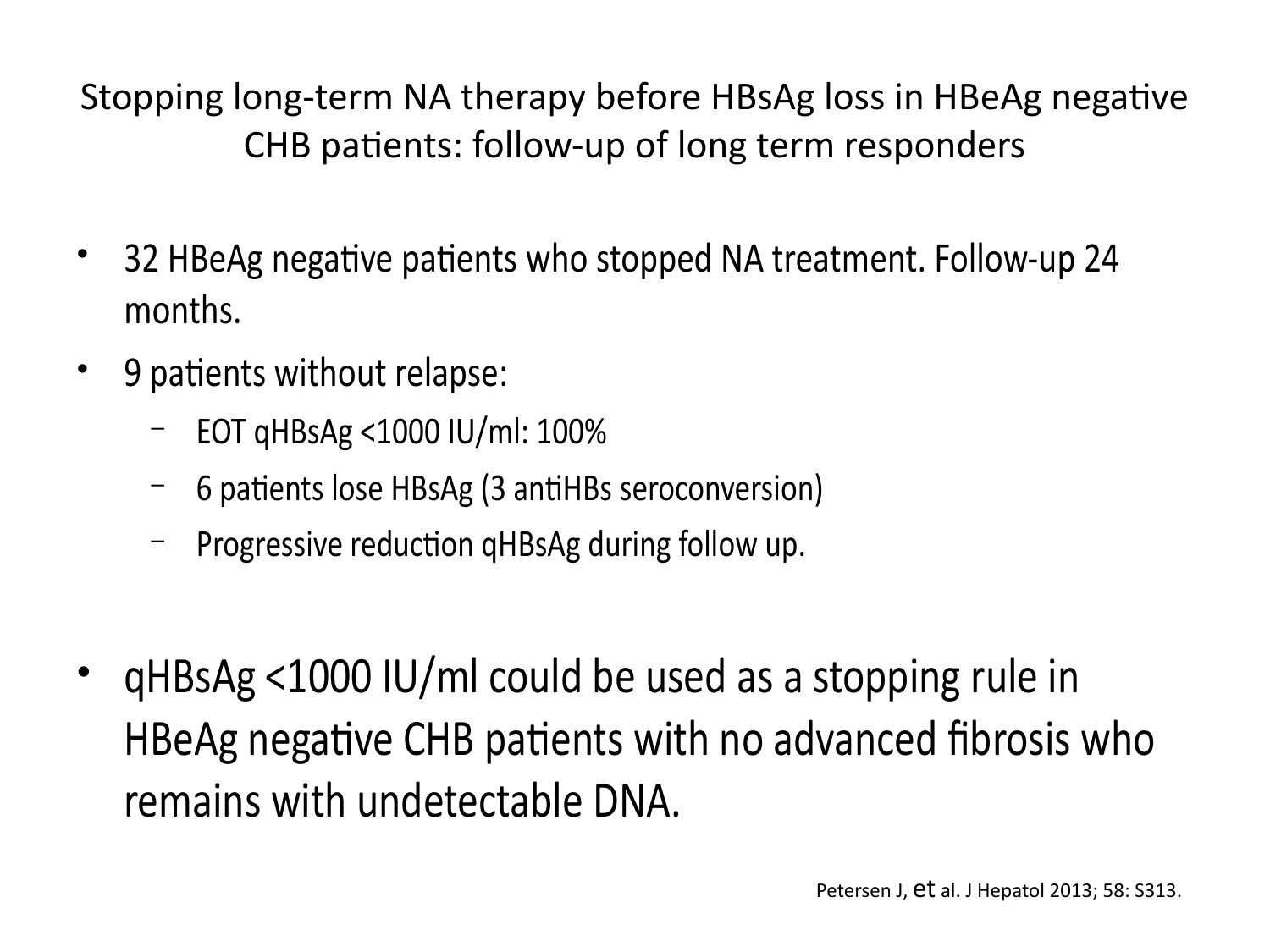One-year cumulative relapse rate after cessation of ETV therapy was lower and relapses occurred later than those after cessation of LAM or LdT



Jeng, et al. Hepatology, Vol. 58, No. 6, 2013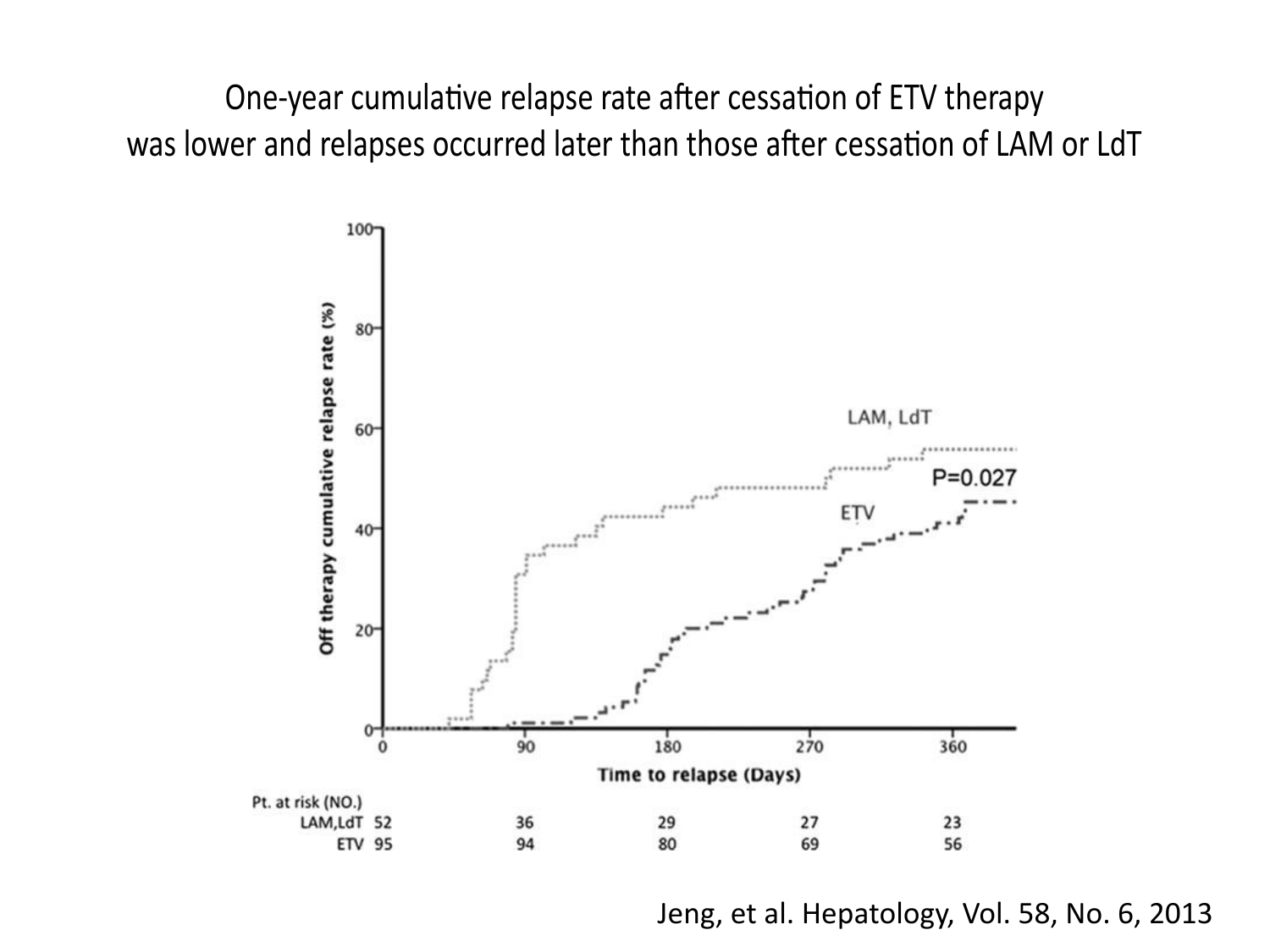The cumulative relapse rate in patients with a baseline serum HBV DNA ≤2x10e5 IU/mL was significantly lower than those with a level >2x10e5 IU/mL



Jeng, et al. Hepatology, Vol. 58, No. 6, 2013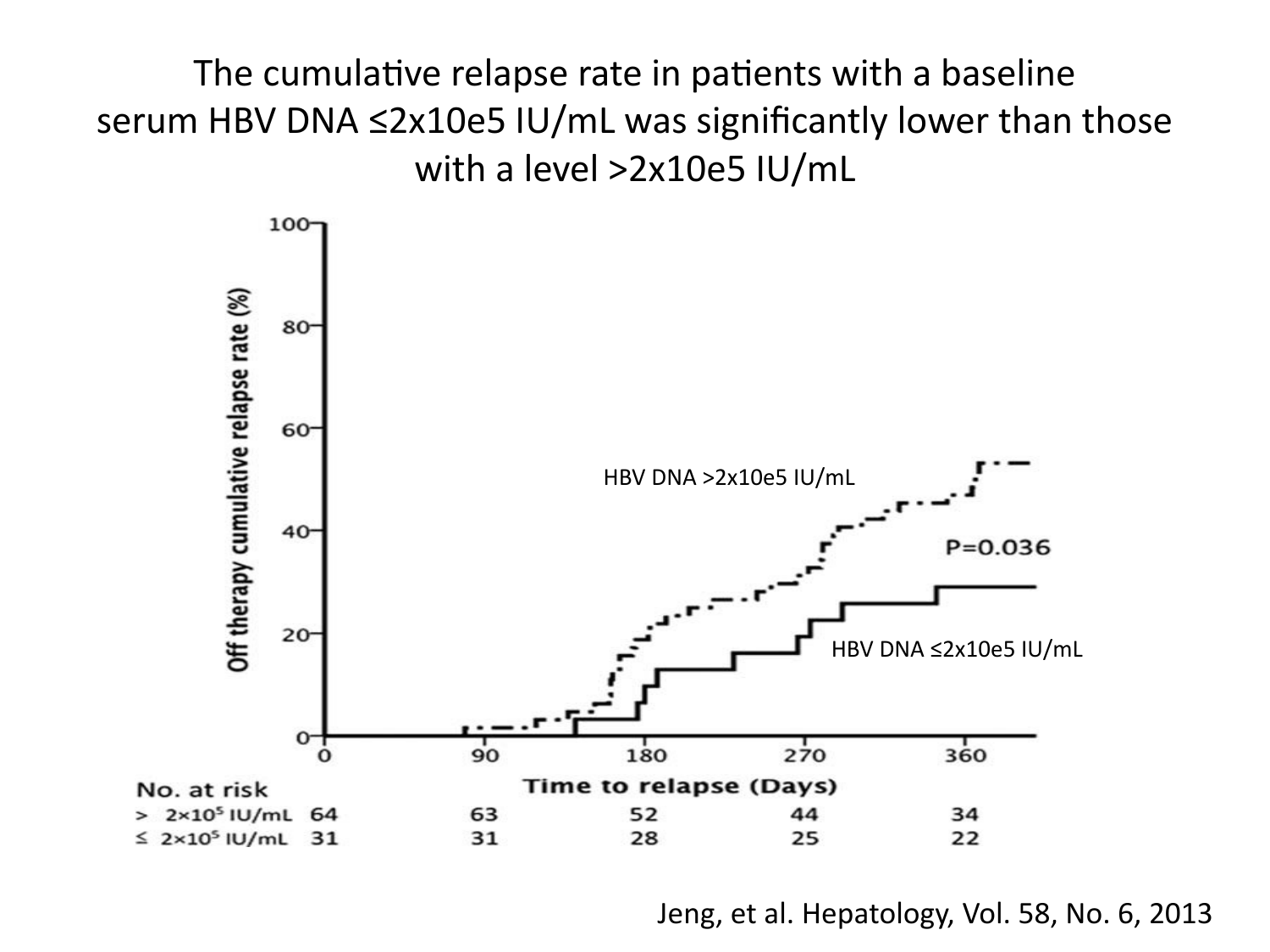### Changes in HBV DNA and HBV DNA + RNA titers during NA therapy



Tsuge et al. J Gastroenterol (2013) 48:1188–1204